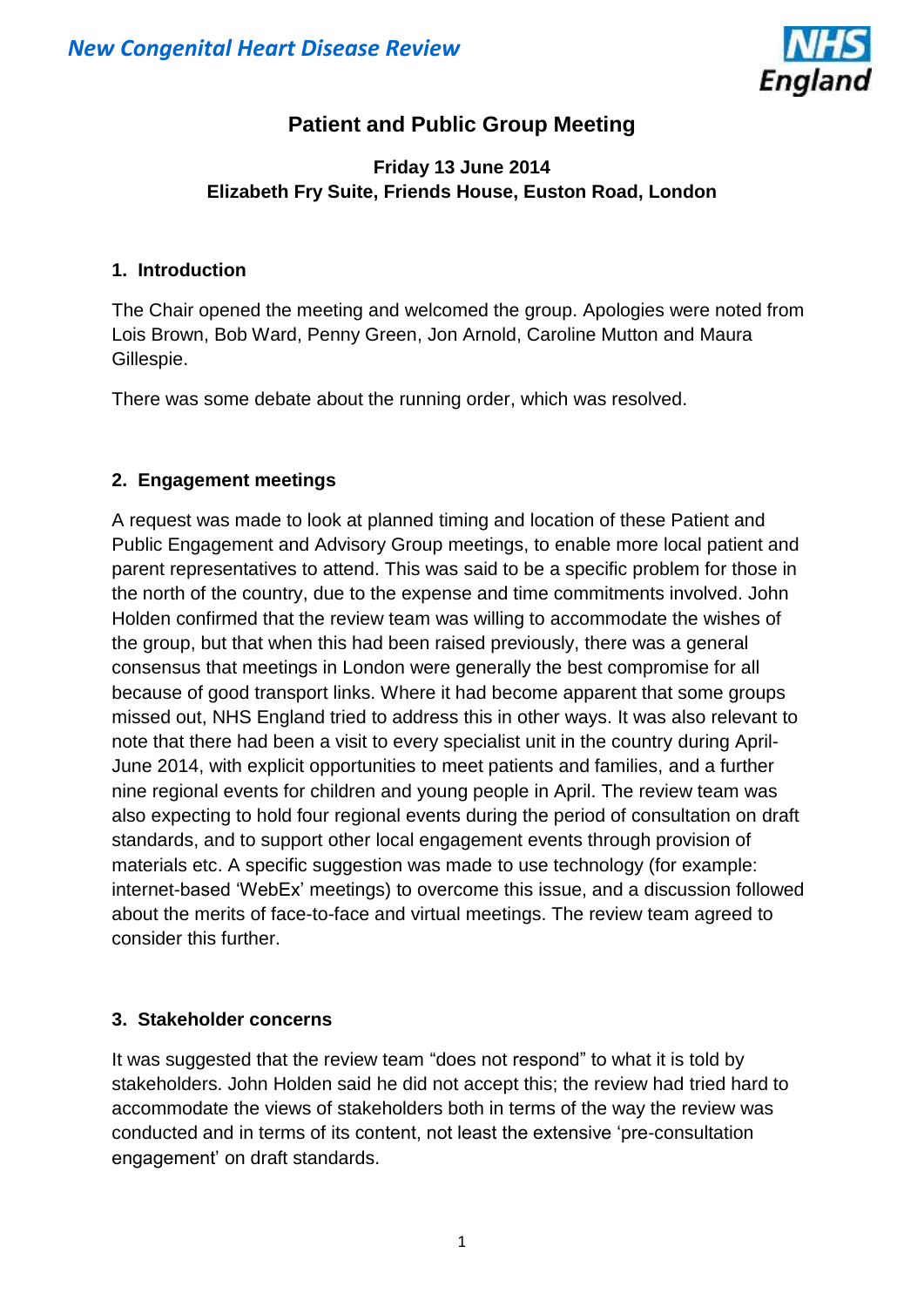It was also suggested that the forthcoming consultation on 'aspirational standards' would result in lobbying from groups who would look at the draft standards and infer the outcome of the review for their local unit, and would campaign along partisan lines rather than in the best interests of all patients: should NHS England therefore limit the consultation in some way to manage this risk? John Holden acknowledged that some respondents may well focus on what they think will be most/least favourable to their local unit, but felt that this was a legitimate response to a public consultation. It was not a justification for limiting the field of consultees. NHS England wanted the widest possible response, and would critically evaluate responses for their potential to improve outcomes for patients, using the same sort of process that had been applied to the development of standards, e.g. expert clinical review with stakeholder engagement, and formal governance to sign off any changes.

#### **4. Update on progress**

John Holden gave an update on the review's progress since the last patient and public meeting which took place on 27 March 2014. He outlined various activities including the Trust visits led by Professor Deirdre Kelly, and the children and young people's events that took place over the Easter break. John explained briefly the process of assurance and governance that the review team had to follow in order to publish standards for consultation. It was imperative to comply with these requirements, to demonstrate that due process had been followed, but there were inevitably risks of delay associated with an assurance process whose outcome could not be guaranteed. John also noted that any work completed by the review team would need to align with other work on specialised services.

Following John's update a discussion ensured on affordability – would the affordability assessment alter the standards before they went to consultation? John's strong view was that the consultation must set out standards which described an excellent service, but the subsequent implementation of those standards, once agreed, would need to take full account of any affordability constraints with an effective approach to live within budget.

Discussion of the 'equality assessment' triggered a question about how geography and the distribution of services would affect patients' and families' right to equality. The group wanted reassurance that travel implications and hospital transport services would be considered within the review process.

Attendees asked about the May 2015 General Election and whether this would impact on the process. The response was that the current project timetable permitted the service specifications to be agreed by the end of March 2015, i.e. before the restricted period when significant announcements were not possible. However it was also pointed out that NHS England had the legal responsibility to commission this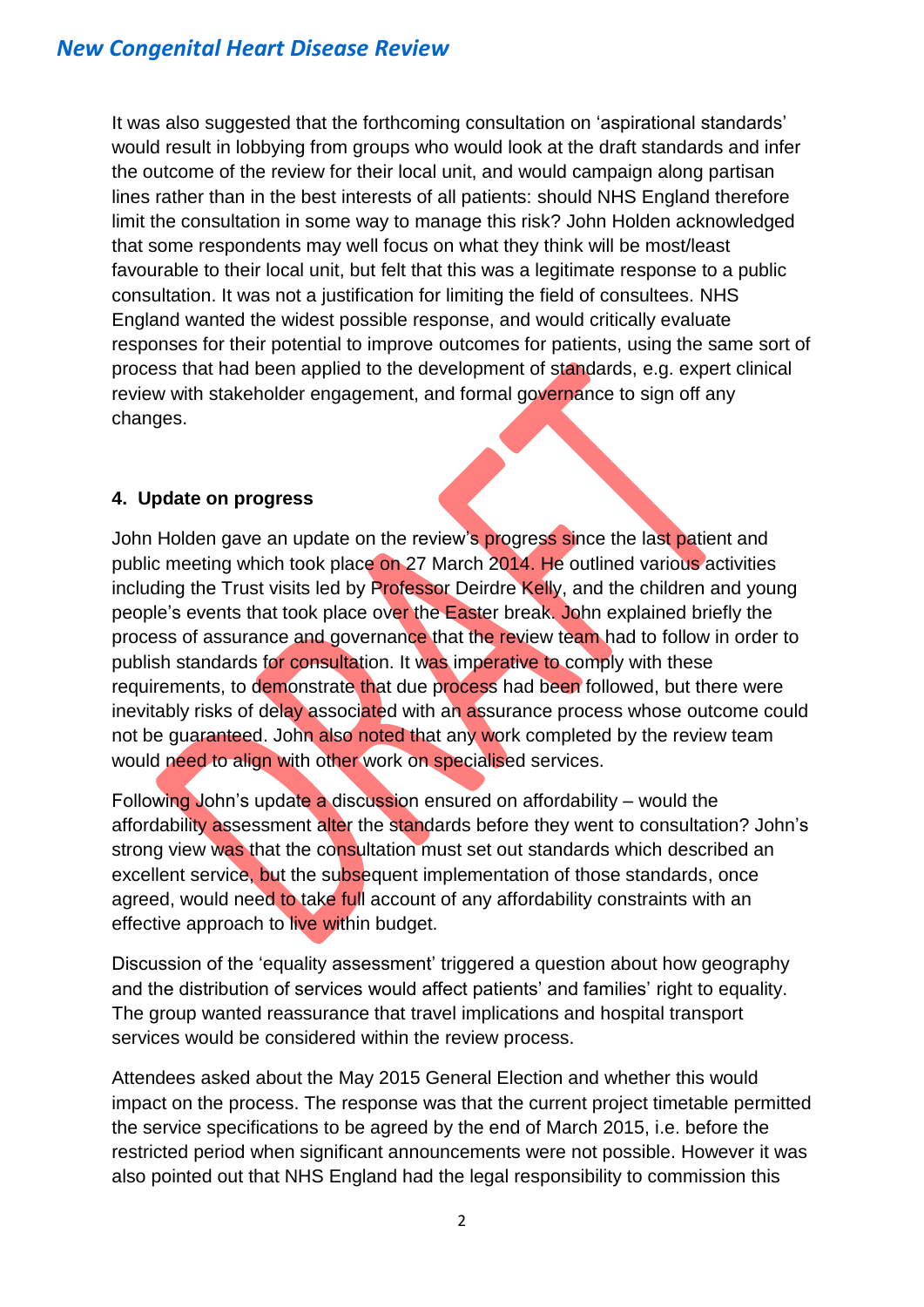service. Whilst close co-operation with the Department of Health was helpful in managing political concerns and enabling Ministers to account for NHS England's work, the Board of NHS England was independent and did not need agreement or "permission" from Ministers to proceed. It was NHS England's intention to finalise the specifications before the restricted period but this would not be rushed to meet an election deadline. The Chair noted that some of these issues were beyond the scope of the review and belonged in more generic areas of NHS policy.

#### **5. Learning from engagement**

Michael Wilson outlined some of the learning from the Trust visits, not least how differently each centre works. Claire McDonald gave a brief overview of what we were told from the children and young people's events held across the country.

There was a discussion about some of the key items reported such as patient choice, transition, networking and networks, interdependencies, number of surgeries per surgeon and surgeons per unit.

#### **6. Quality**

It was reported that relationships were still strained between units/clinicians, and some attendees expressed continuing concerns about the appropriateness of referrals. NHS England noted that 1. networked care - e.g. as described in the standards, especially between specialist centres - facilitated peer review and benchmarking, which could help to shine a light on practices within and between units; and 2. the transition dashboard was now in use as a quality monitoring tool, with regular situation report phone calls between commissioning teams etc.

Attendees asked about progress on work promised at a previous engagement meeting (from colleagues at the Care Quality Commission (CQC) and NHS England's medical team) on guidelines of how to escalate worries/concerns about referral practices etc.

#### **Action: The review team said they would chase up this piece of work and share any updates.**

A suggestion was made that the use of PREMs (patient reported experience measures) be encouraged as a means of comparison. (The Children's Heart Federation and Heartline families have co-created PREMs for heart valve patients and this could offer potential for patients with congenital heart disease).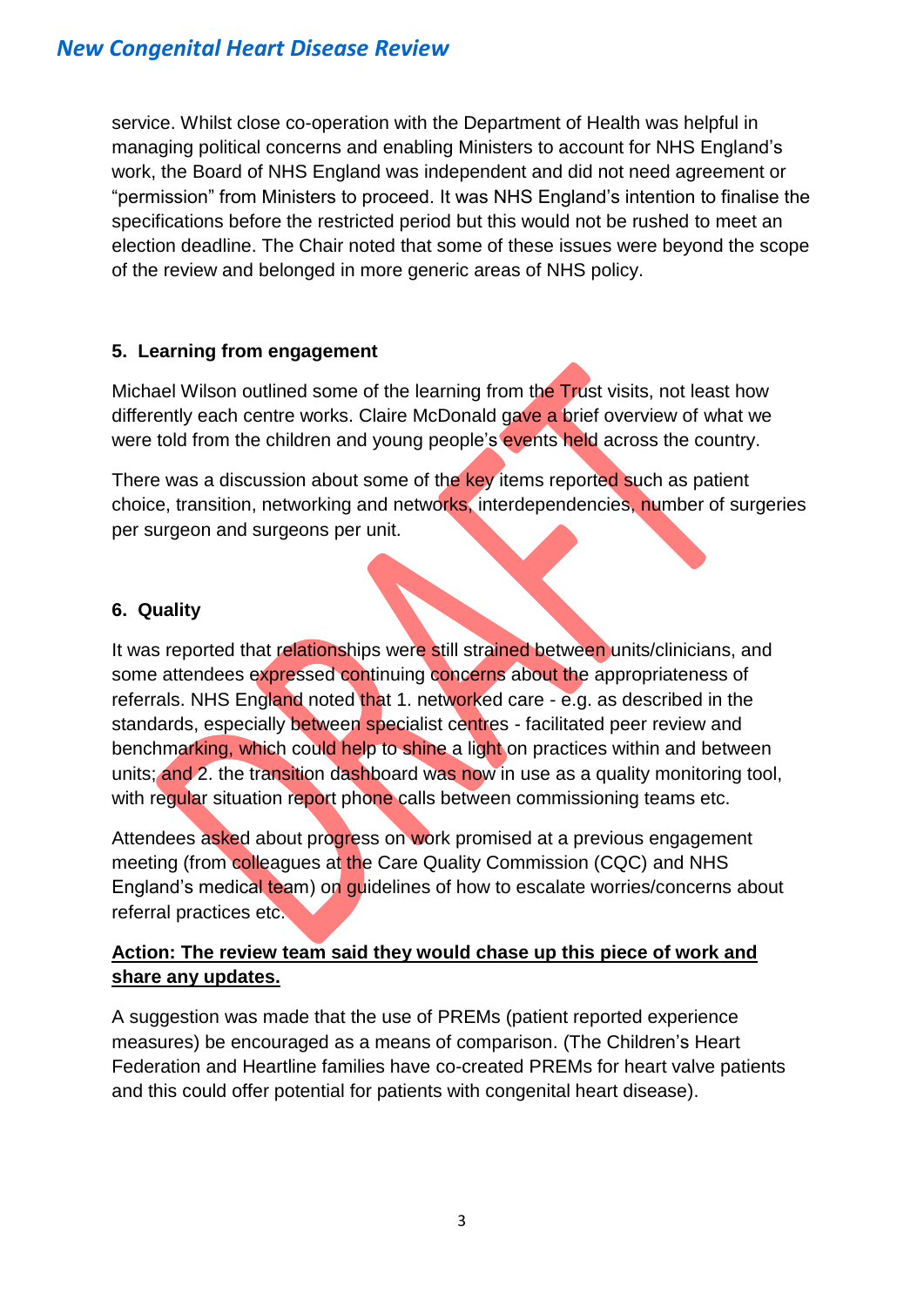### **7. Activity**

John Holden updated attendees on the activity analysis work led by Joanna Glenwright. Further information was shared on analysis and the different drivers of change with regards to data. There was then a discussion about what the group thought might be leading to increases in activity other than population change - it was decided that the members of the group would reflect on this and comment in their own time.

#### **Action: The review team would share Ms Glenwright's handout.**

The group discussed the progress report and findings from ScHARR (the University of Sheffield's School of Health and Related Research, who are conducting the literature review). Michael Wilson gave a very brief overview of the very latest conclusions from the National Institute for Cardiovascular Outcomes Research (NICOR), about the relationship between outcomes and other factors; although they have not yet published their findings Michael was able to share the headlines of a summary that he had been given in order to write a paper for the Clinical Advisory Panel.

#### **8. Standards and specification**

Michael Wilson outlined the differences between the standards and service specification.

A question was asked about the standards and which will have priority and which will impact on whether a service is commissioned or not. It was clarified by the team that no one standard would be weighted more important than another, but that it was clear that some standards were easier to achieve, many of the standards are aspirational and clearly some will be more challenging for units than others.

Michael went on to note that during consultation we would be asking stakeholders which standards they believe to be most important so if in the future standards need to be weighted to align with the budget then this could be informed by knowledge of the level of importance for stakeholders.

#### **9. Consultation and responses**

Finally there was a discussion on how responses to consultation would be weighted, and whether more importance would be given to more knowledgeable contributors. It was noted that this issue was discussed at length at the Patient and Public Workshop on 12 May 2014 and the conclusion was that responses would not be weighted.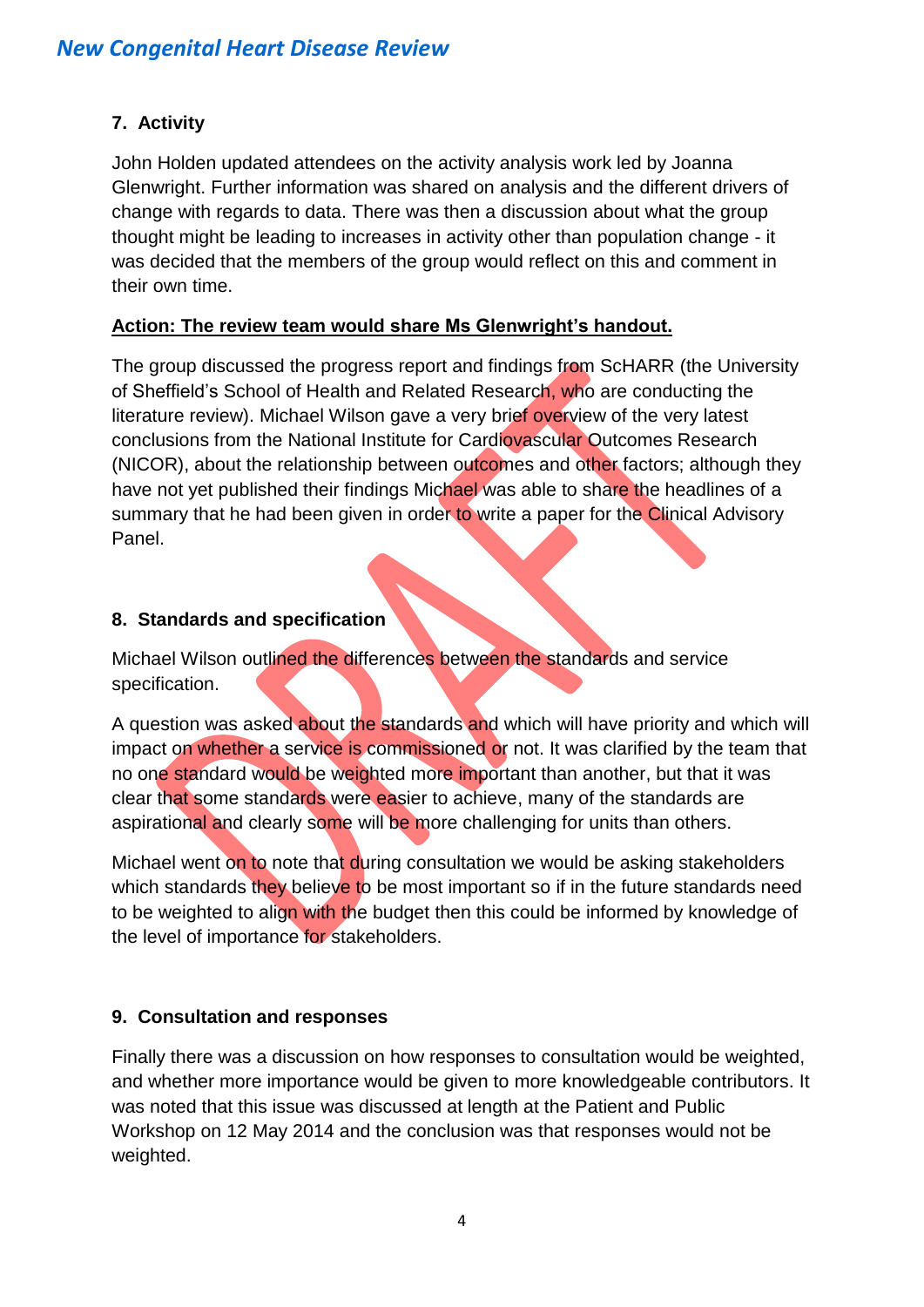### *New Congenital Heart Disease Review*

Michael Wilson went on to explain the review team's approach to consultation and what needed to be done before consultation. He described the different documents and materials likely to be available for consultation.

John Holden reminded the group of the plenary meeting on 25 July 2014 and requested that any issues the group would like raising at the meeting be sent in advance to the review team.

Peter Weissberg thanked everyone for their participation and closed the meeting.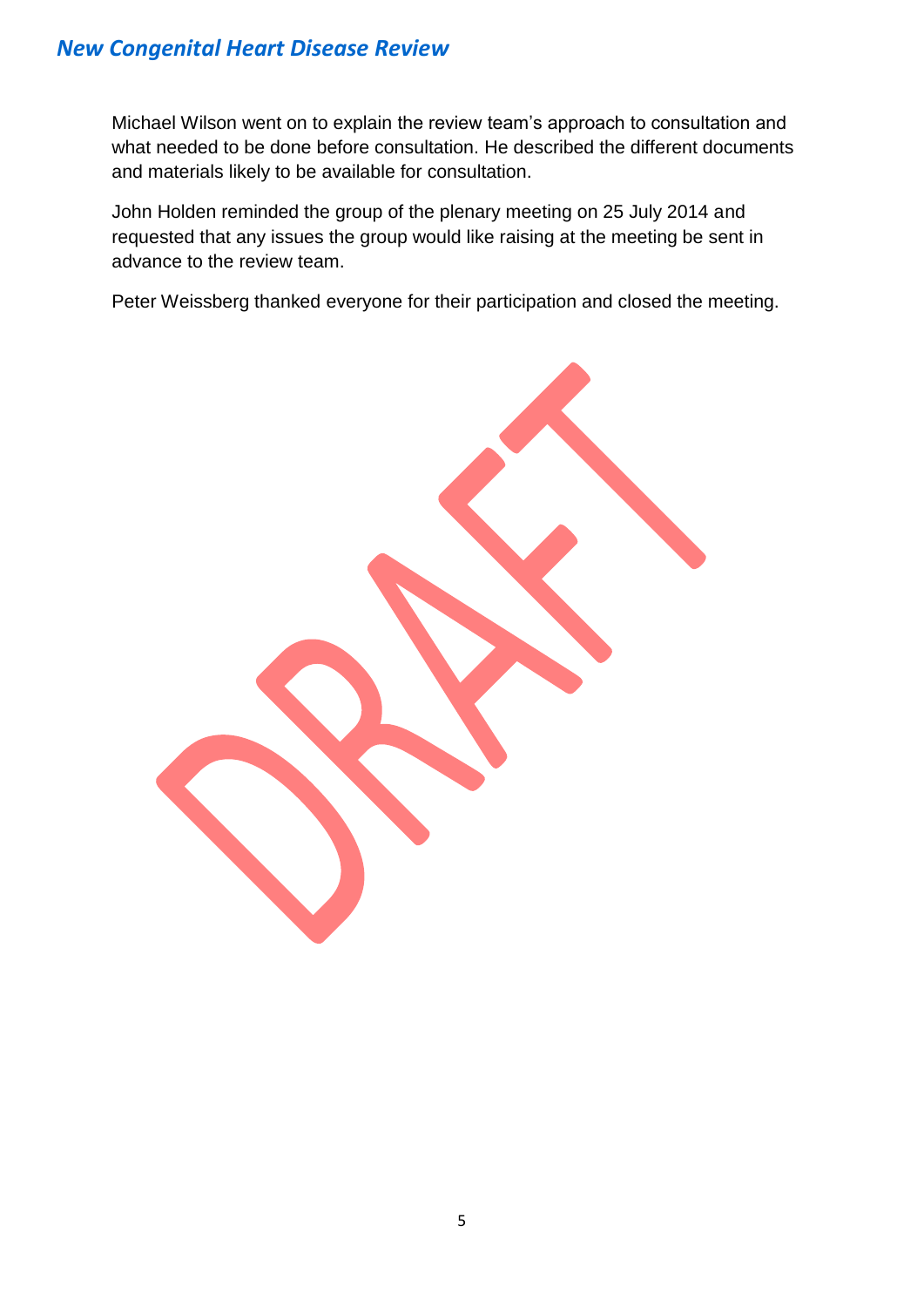#### **Question posed to Michael Wilson, Programme Director by Jon Arnold, Tiny Tickers (via email):**

Had I been able to attend, I would have asked a question about how the work on improving detection rates will be brought into the work on standards and service specifications.

As part of the Clinical Reference Group, I've already had the opportunity to input on the draft standards. Obviously, the focus of these is from the point of detection onwards, so my question is how the work on detection will dovetail with these standards and form part of the public consultation.

#### **Response from Michael Wilson:**

**A.** The standards and specifications being developed by the review are for CHD services. They will cover the fetal pathway from the point that an anomaly is suspected and the mother is referred to specialist fetal services for confirmation. The initial detection or suspicion of a problem usually happens during the 18-20 week scan which is part of routine maternity services, commissioned by clinical commissioning groups (CCGs) against their own specifications. As this cannot be addressed through the CHD standards, we have set up a separate work stream to focus on improving early detection. It seems likely that the main issues, which are thought to relate to training, workforce and the absence of a national anomaly register, will be best addressed by working with other NHS partners (especially Health Education England and Public Health England) so that it is our initial approach. We will also work with CCGs on any helpful refinements to their commissioning approach once we have clear proposals.

| Date:        | <b>Action:</b>                                                                                                                                                                           |
|--------------|------------------------------------------------------------------------------------------------------------------------------------------------------------------------------------------|
| 13 June 2014 | Follow up from previous meeting the work with CQC – guidelines<br>on who you can talk to, to escalate worries.                                                                           |
| 13 June 2014 | Send out Joanna Glenwright's handout so Patient and Public<br>Group can share what they believe are the drivers of change re:<br>data/activity analysis - along with slides and minutes. |